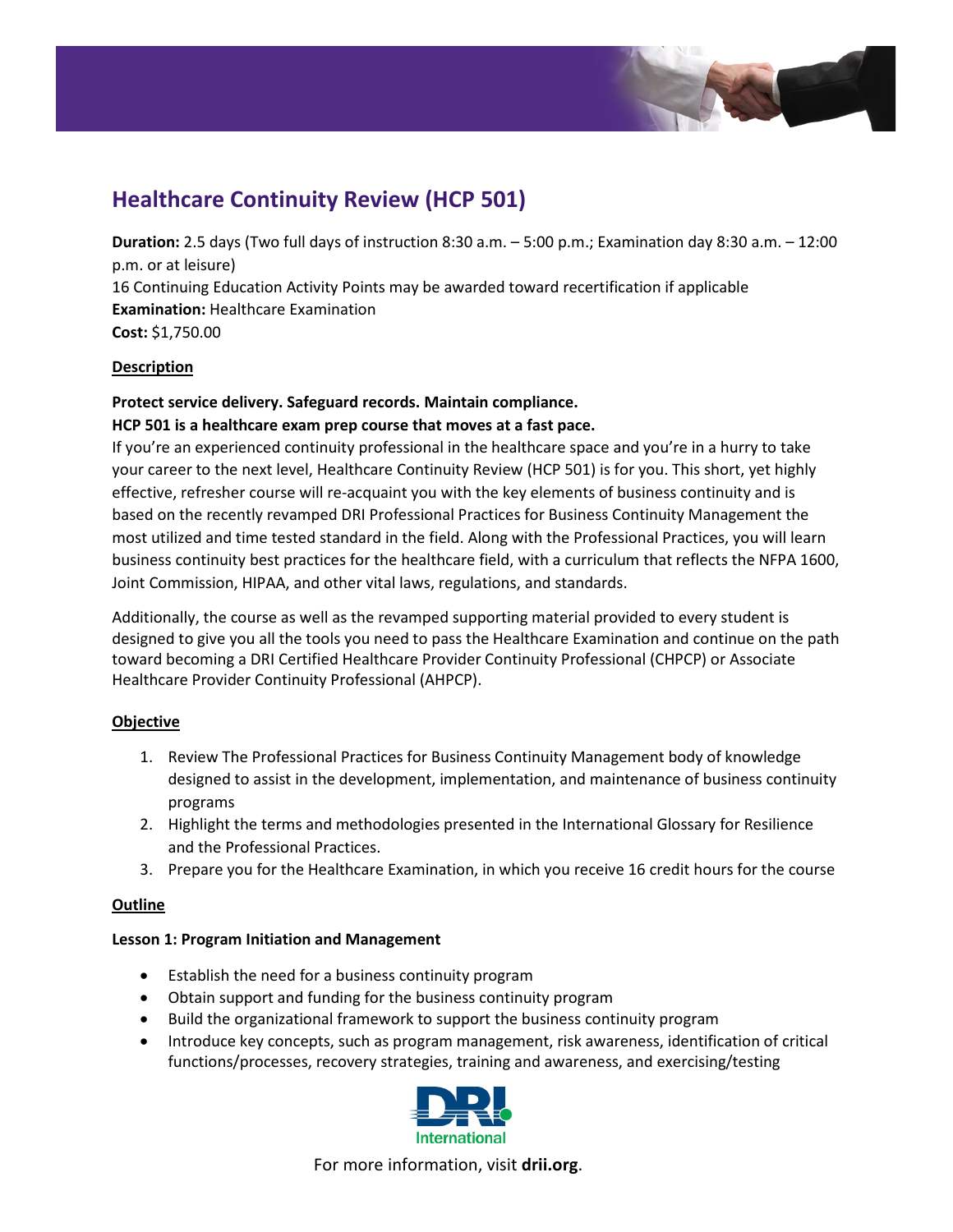

#### **Lesson 2: Risk Assessment**

- Identify risks that can adversely affect an entity's resources or image
- Assess risks to determine the potential impacts to the entity, enabling the entity to determine the most effective use of resources to reduce these potential impacts

#### **Lesson 3: Business Impact Analysis**

- Identify and prioritize the entity's functions and processes in order to ascertain which ones will have the greatest impact should they not be available
- Assess the resources required to support the business impact analysis process
- Analyze the findings to ascertain any gaps between the entity's requirements and its ability to deliver those requirements

#### **Lesson 4: Business Continuity Strategies**

• Select cost-effective strategies to reduce deficiencies as identified during the risk assessment and business impact analysis (BIA) processes

#### **Lesson 5: Emergency Preparedness and Response**

- Develop and assist with the implementation of an incident management system that defines organizational roles, lines of authority and succession of authority
- Define requirements to develop and implement the entity's incident response plan
- Ensure that incident response is coordinated with outside organizations in a timely and effective manner when appropriate

#### **Lesson 6: Business Continuity Plan Development and Implementation**

• Document plans to be used during incident and which will enable the entity to continue to function during an incident that requires utilizing the business continuity process

#### **Lesson 7: Awareness and Training Programs**

• Establish and maintain training and awareness programs that result in personnel being able to respond to incidents in a calm and efficient manner

#### **Lesson 8: Plan Exercise, Audit and Maintenance**

• Establish an exercise, maintenance, and assessment program to maintain a state of readiness

#### **Lesson 9: Crisis Communications**

- Provide a framework for developing a crisis communications plan
- Ensure that the crisis communications plan will provide for timely, effective communication with internal and external parties

#### **Lesson 10: Coordination with External Agencies**



For more information, visit **[drii.org](http://drii.org/)**.